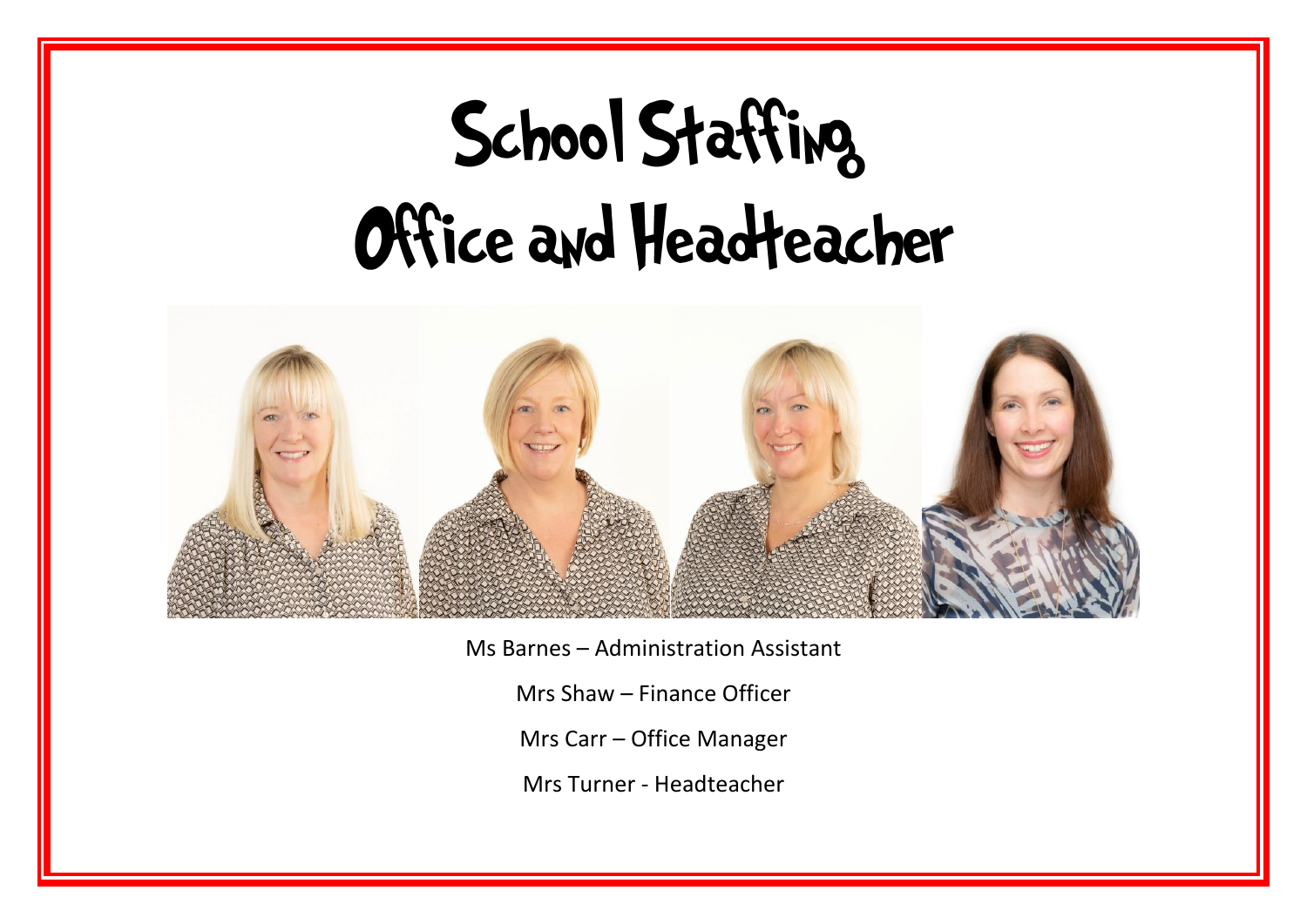



Nursery

Mrs Bramley – Nursery Teacher Mrs Hewitt – Nursery Nurse (mornings) Mrs Yule – Nursery Nurse (afternoons)

Mrs McNally – EYFS Leader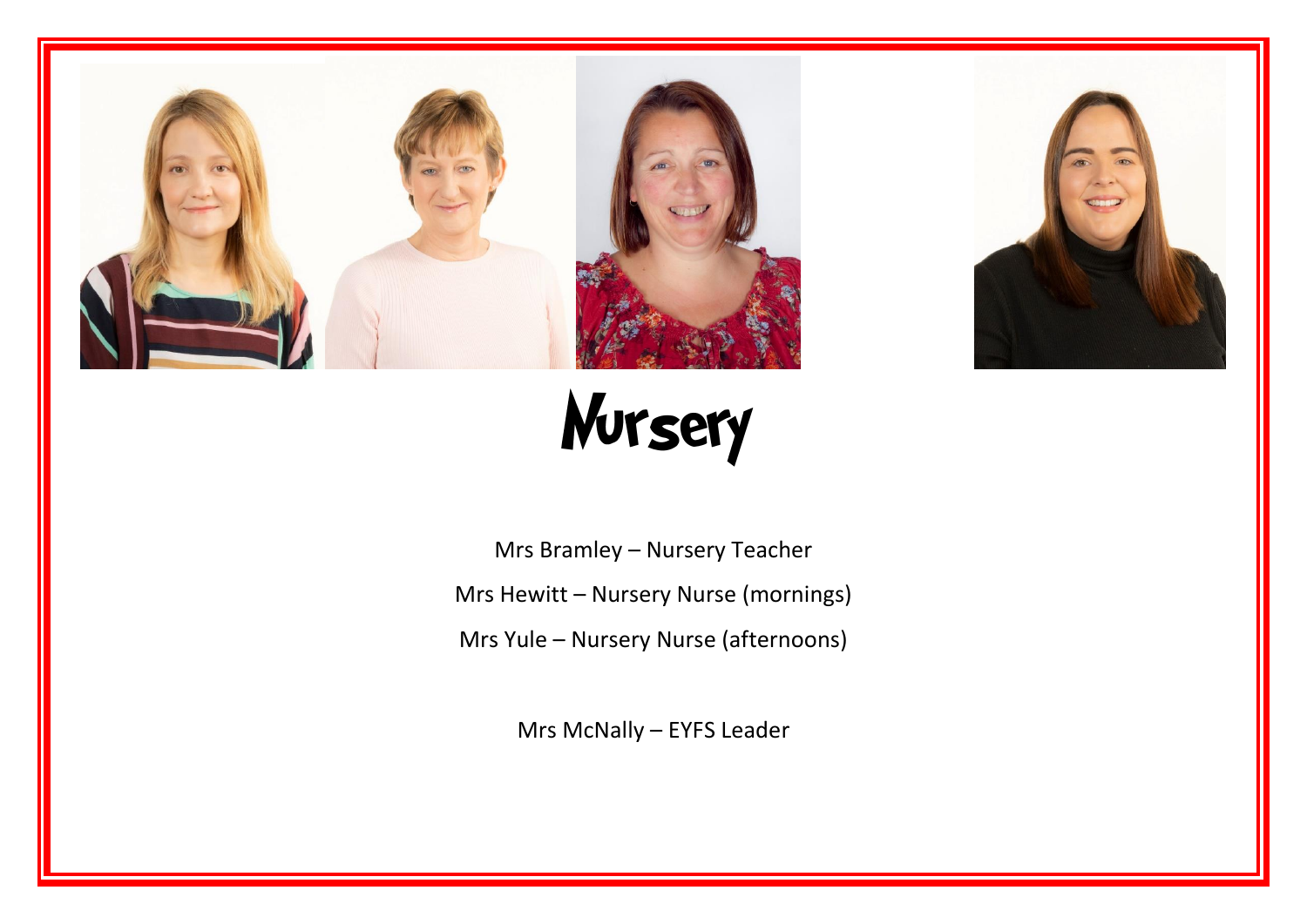



## Reception

Mrs McNally – EYFS Leader & Class 1 Teacher (Thurs-Fri),

Mrs Watson - Class 1 Teacher (Mon – Wed),

Mrs Jones – Class 2 Teacher

Mrs Ward – EYFS Teacher and SEND Leader

Mrs Storey – HLTA,

TBA – EYFS Classroom Support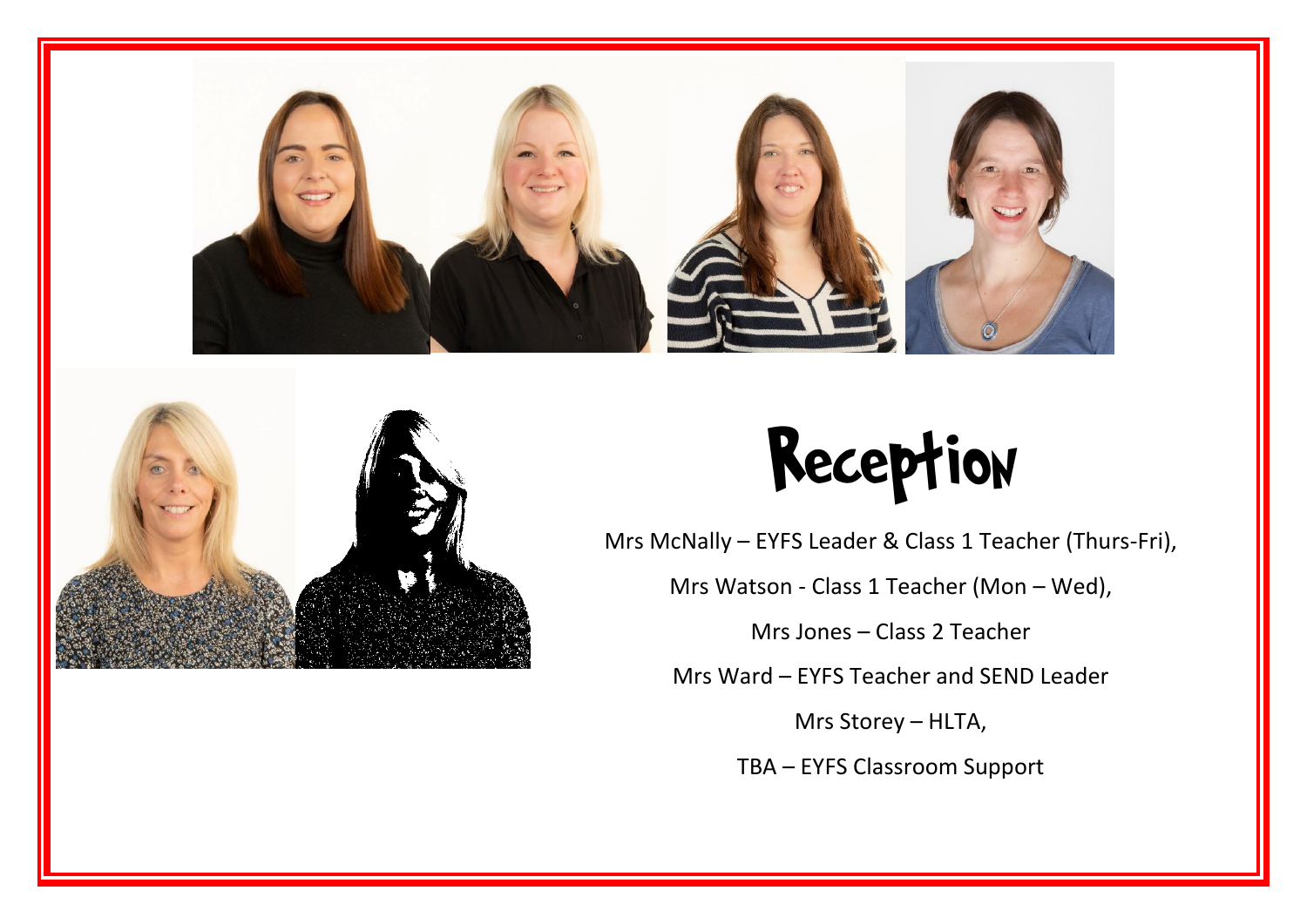

## Year I

Mrs Sinclair – Class 3 Teacher

Mrs Mullick – Deputy Headteacher and Class 4 Teacher

Mrs Corrigan – Classroom Support

Mr Holman – Classroom Support

Mrs Tadbeer – Classroom Support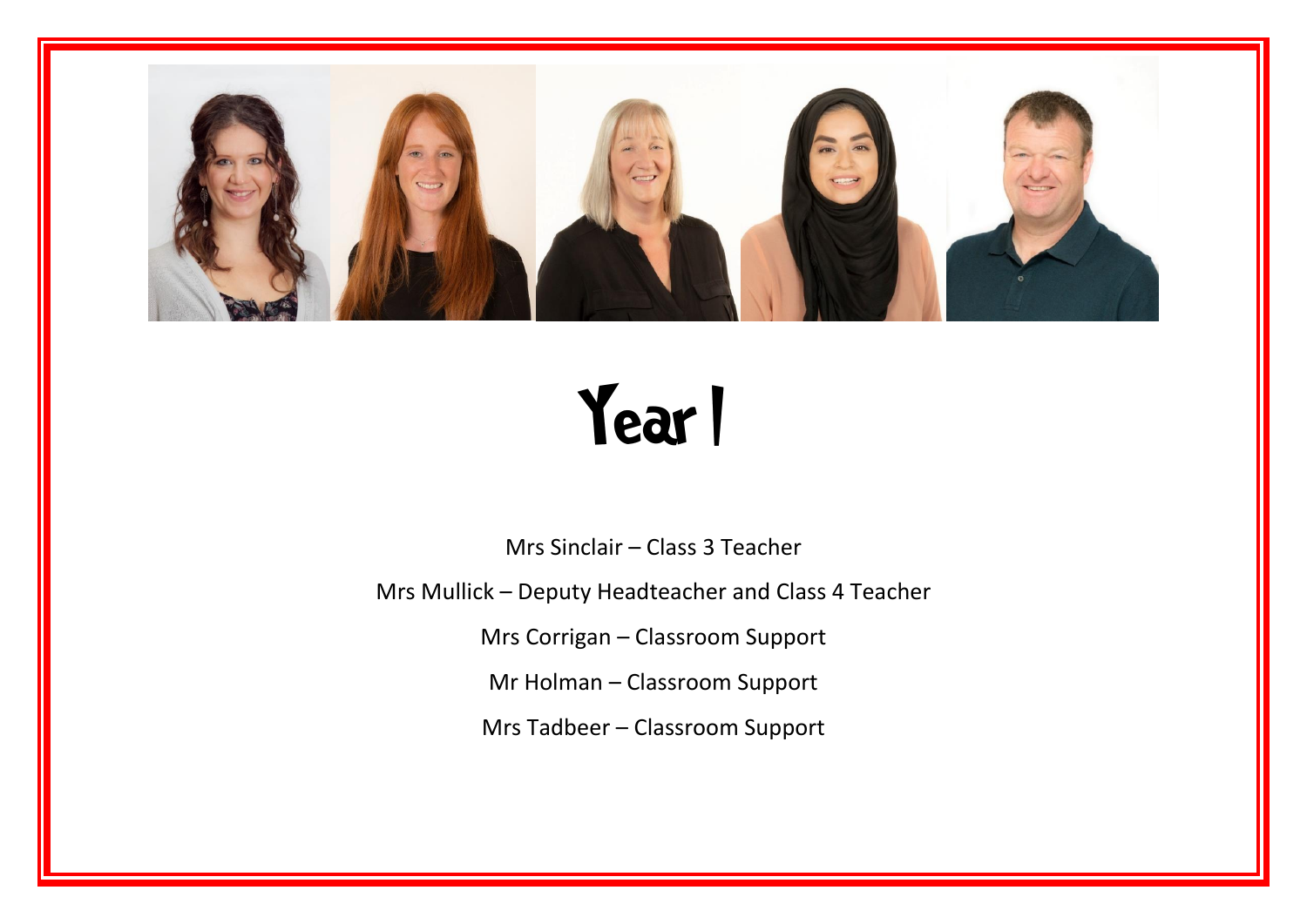

#### Year 2

Miss Stewart – Class 5 Teacher Mrs Marshall - Class 6 Teacher (Tues-Fri) Mrs Patrick – Classroom Support Ms Moffett – Classroom Support Mrs Birkett – Classroom Support Ms Miles – Class 6 Teacher (Mon)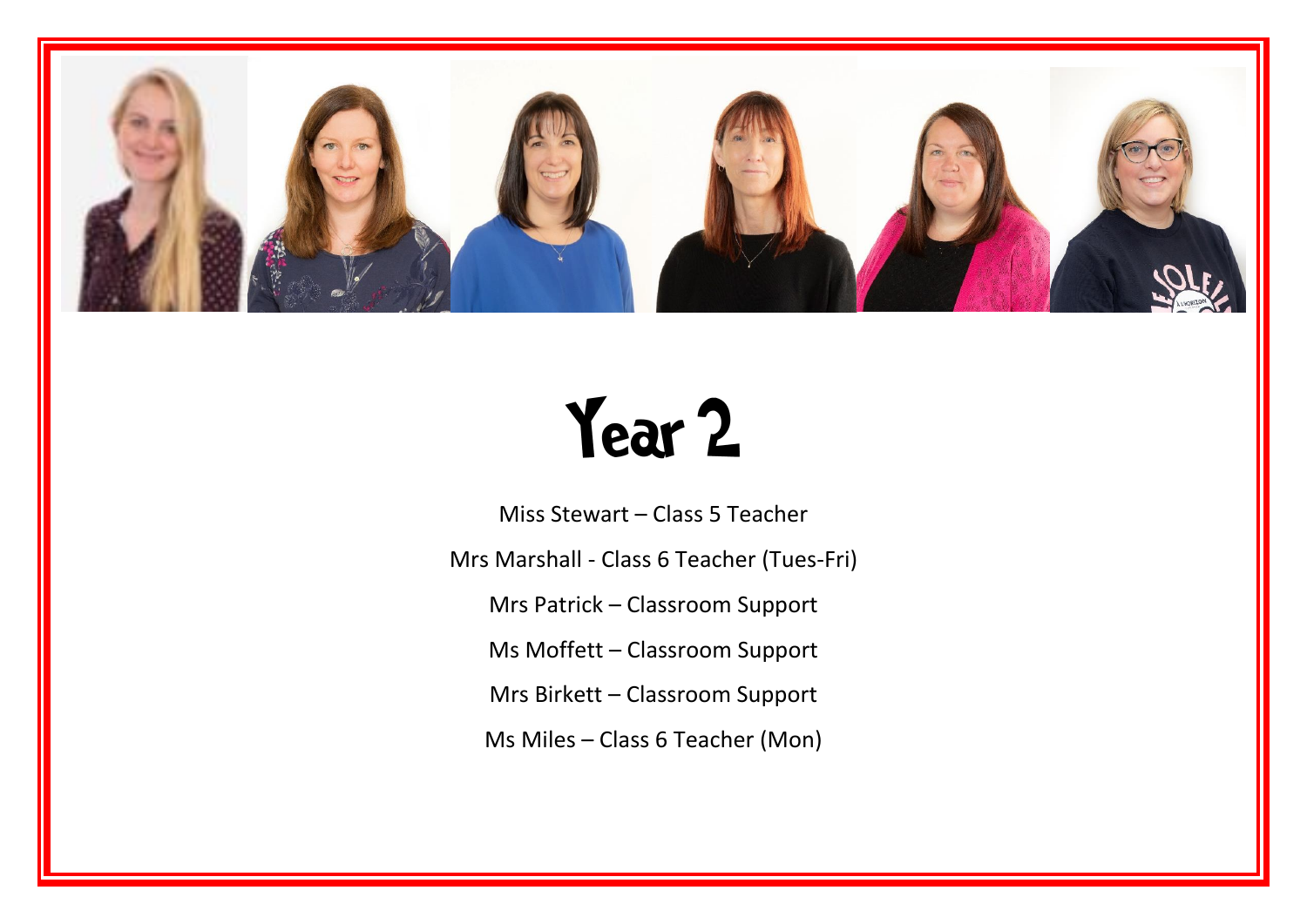

## Year 3

Mr Nettleship – Class 7 Teacher, Mrs Nisbet – Class 8 Teacher,

Miss Watson – HLTA, Mrs Wallace – Classroom Support